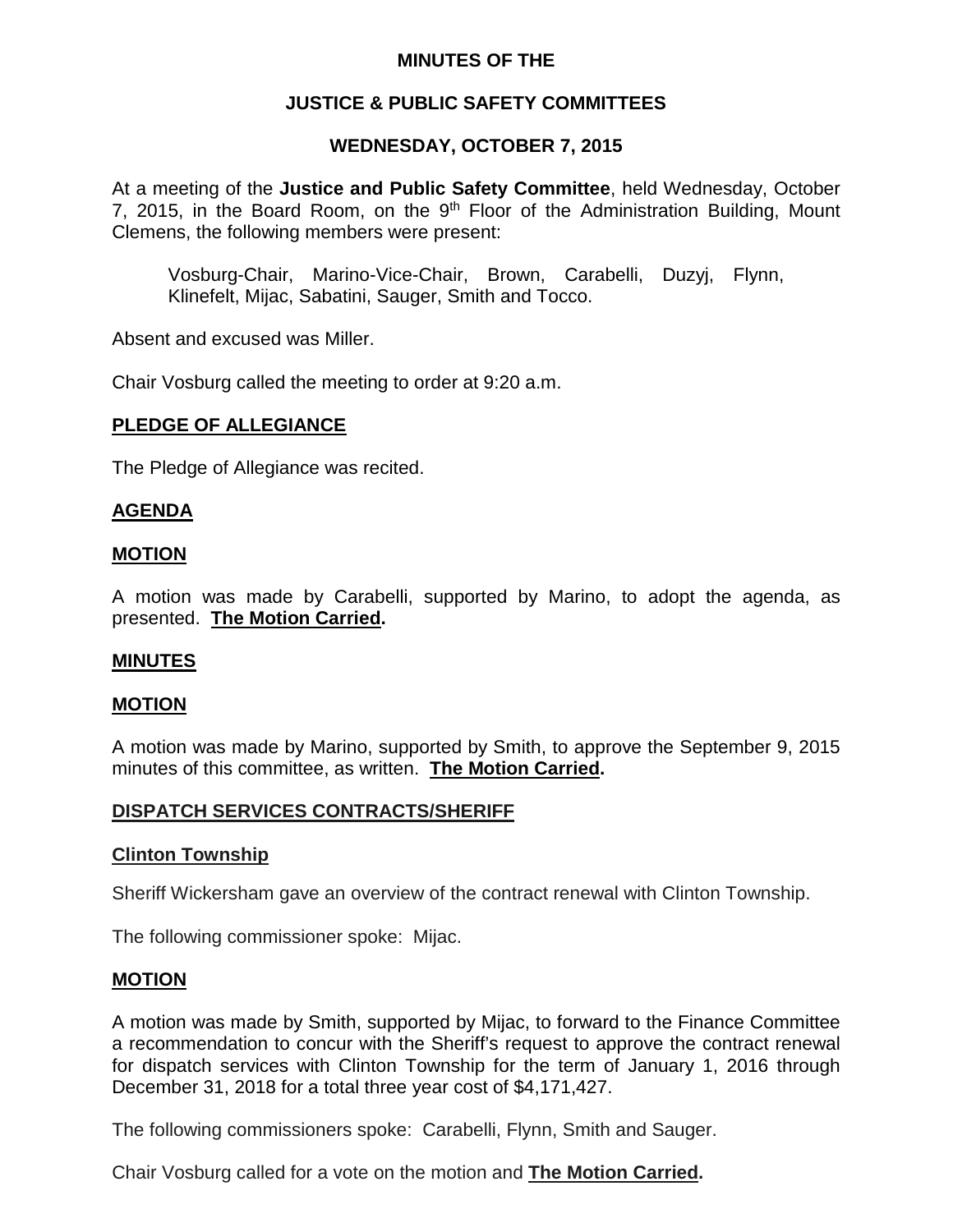# **City of Mount Clemens**

### **MOTION**

A motion was made by Duzyj, supported by Marino, to forward to the Finance Committee a recommendation to concur with the Sheriff's request to approve the contract renewal for dispatch services with the City of Mount Clemens for the term of January 1, 2016 through December 31, 2018 for a total three year cost of \$1,347,691. **The Motion Carried.**

# **City of Sterling Heights**

### **MOTION**

A motion was made by Carabelli, supported by Marino, to forward to the Finance Committee a recommendation to concur with the Sheriff's request to approve the contract renewal for dispatch services with the City of Sterling Heights for the term of January 1, 2016 through December 31, 2018 for a total three year cost of \$5,134,064.

The following commissioner spoke: Carabelli.

Chair Vosburg called for a vote on the motion and **The Motion Carried.**

# **UPDATE BY SHERIFF WICKERSHAM ON THE CRIMINAL JUSTICE REFORM STUDY**

Sheriff Wickersham updated committee stating that they have been gathering data from the district and circuit courts for analysis by the consultants. He noted that the study will include a review of programs occurring throughout other counties and states.

The following commissioners spoke: Brown, Flynn, Marino and Vosburg.

### **MOTION**

A motion was made by Marino, supported by Duzyj, to receive and file the update provided by the Sheriff. **The Motion Carried.**

## **RESOLUTION SUPPORTING THE CREATION OF ONE ADDITIONAL CIRCUIT COURT JUDGESHIP IN 2017 AND A SECOND ADDITIONAL CIRCUIT COURT JUDGESHIP IN 2019**

### **Memo from Chief Judge Biernat Regarding New Judgeships**

Chair Vosburg stated that a revised resolution was distributed for discussion purposes and the resolution will be forwarded to the Full Board meeting. Also provided was a memo from Chief Judge Biernat.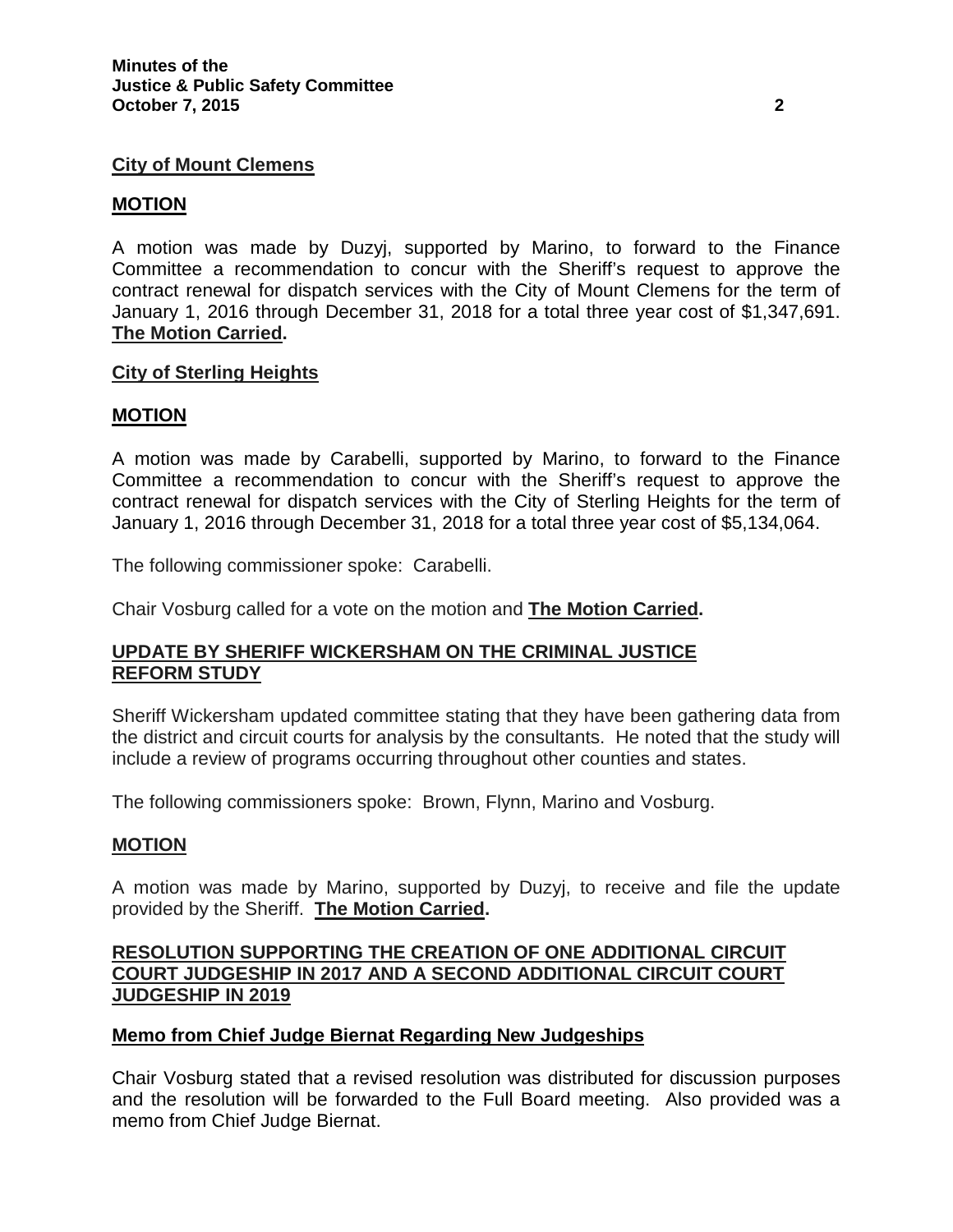### **MOTION**

A motion was made by Carabelli, supported by Sabatini, to refer the resolution to the October 22nd Full Board meeting.

Also present was Chief Judge James Biernat and Court Administrator Jennifer Phillips.

The following commissioners spoke: Carabelli, Klinefelt, Sauger and Flynn.

Chair Vosburg called for a vote on the motion and **The Motion Carried.**

# **DISCUSSION AND PRESENTATION ON JUVENILE JUSTICE CENTER**

Deputy Executive Mark Deldin informed committee that several meetings with Chief Judge Biernat and court representatives have taken place to discuss numerous reform options for the Juvenile Justice Center (JJC). Similar institutions across the state have also experienced a reduction in facility use and population. Mr. Deldin stated the Office of County Executive is committed to working with the courts and L'Anse Creuse Public Schools - the district overseeing the JJC school for the past 48 years - to explore educational program options to best suit the JJC's needs. He noted a reduction in the workforce is expected to occur in the near future in response to the decline in population at the JJC.

JJC Director Rhonda Westphal addressed some of the Board's specific areas of concern, including: trends; data and statistics having to do with population; forecasts; recidivism rate; and changes in programming. She stated her intention to continue to work collaboratively with the court to make institutional changes that will best meet the needs of the kids.

Juvenile Court Director Nicole Faulds commented on the decline of placing kids into a residential detention center and the increase and focus upon providing services to juveniles in their homes. She said the residential detention and treatment program is generally used as a last resort for those offenders who pose a threat to public safety.

The following commissioners spoke: Brown, Klinefelt, Tocco, Flynn, Sauger and Vosburg.

### **MOTION**

A motion was made by Carabelli, supported by Tocco, to receive and file the presentation on the Juvenile Justice Center. **The Motion Carried.**